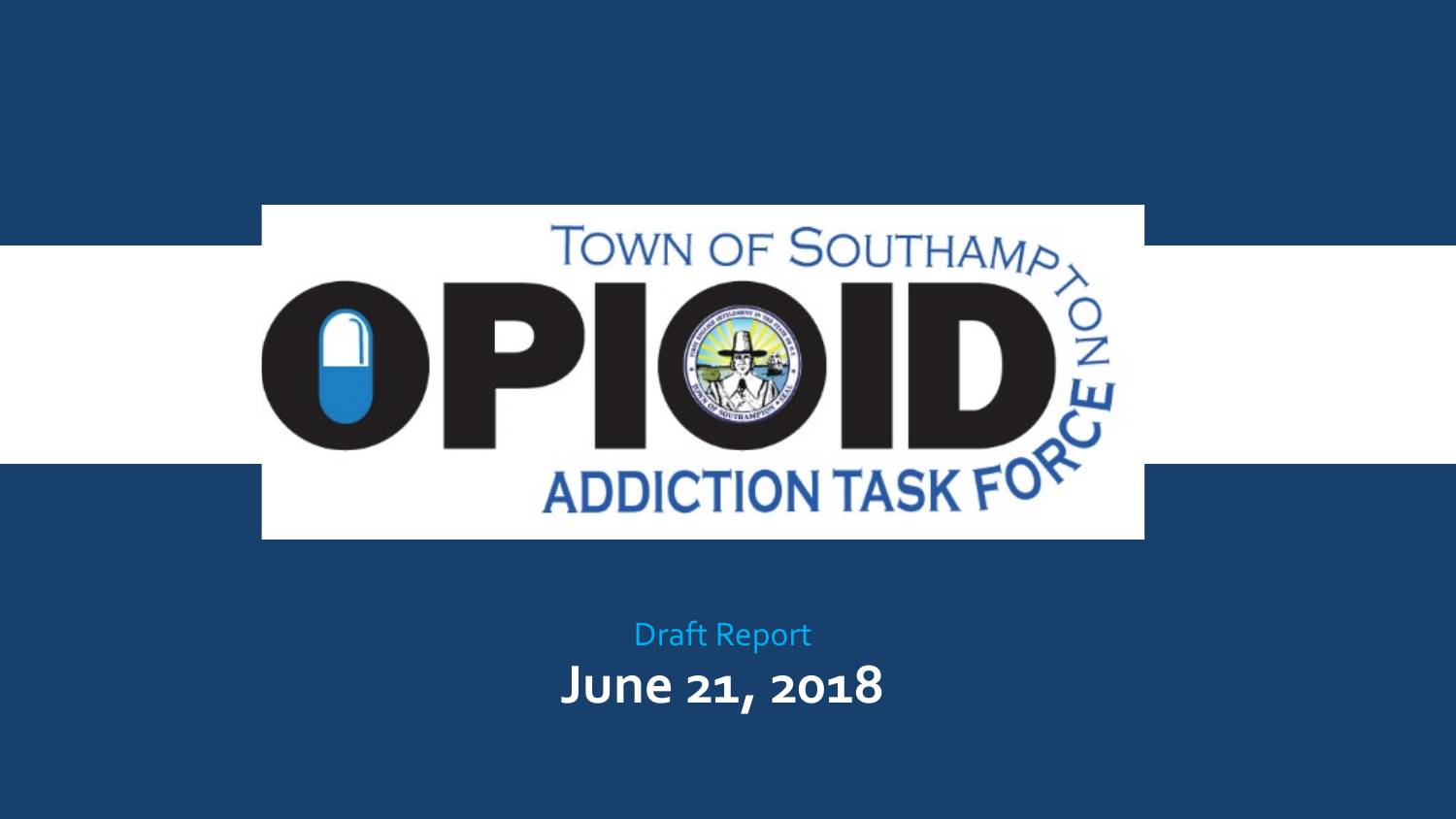

# **"PREVENTION" SUBCOMMITTEE RECOMMENDATIONS** COMMUNITY/EDUCATION/AWARENESS

- Support evidence based Prevention Education programs in both school and community settings
- Develop a multi-pronged strategy for disseminating information to community (marketing)
- Create new Parent/Guardian Education program
	- **Signs/addiction/trends**
	- **IF Insert this program into parent attended events**
- Measure effectiveness of prevention awareness program with school districts every other year
- Facilitate Prescriber Education for medical professionals
- Maintain Town multidisciplinary coalition
	- **Initiate a youth coalition component-give class credit**

# **IT HITS HOME A Public Forum on SOLUTION**



**HELP THE SOUTHAMPTON TOWN OPIOID ADDICTION TASK FORCE Develop An Action Plan To Stop The Opioid Epidemic From Spreading**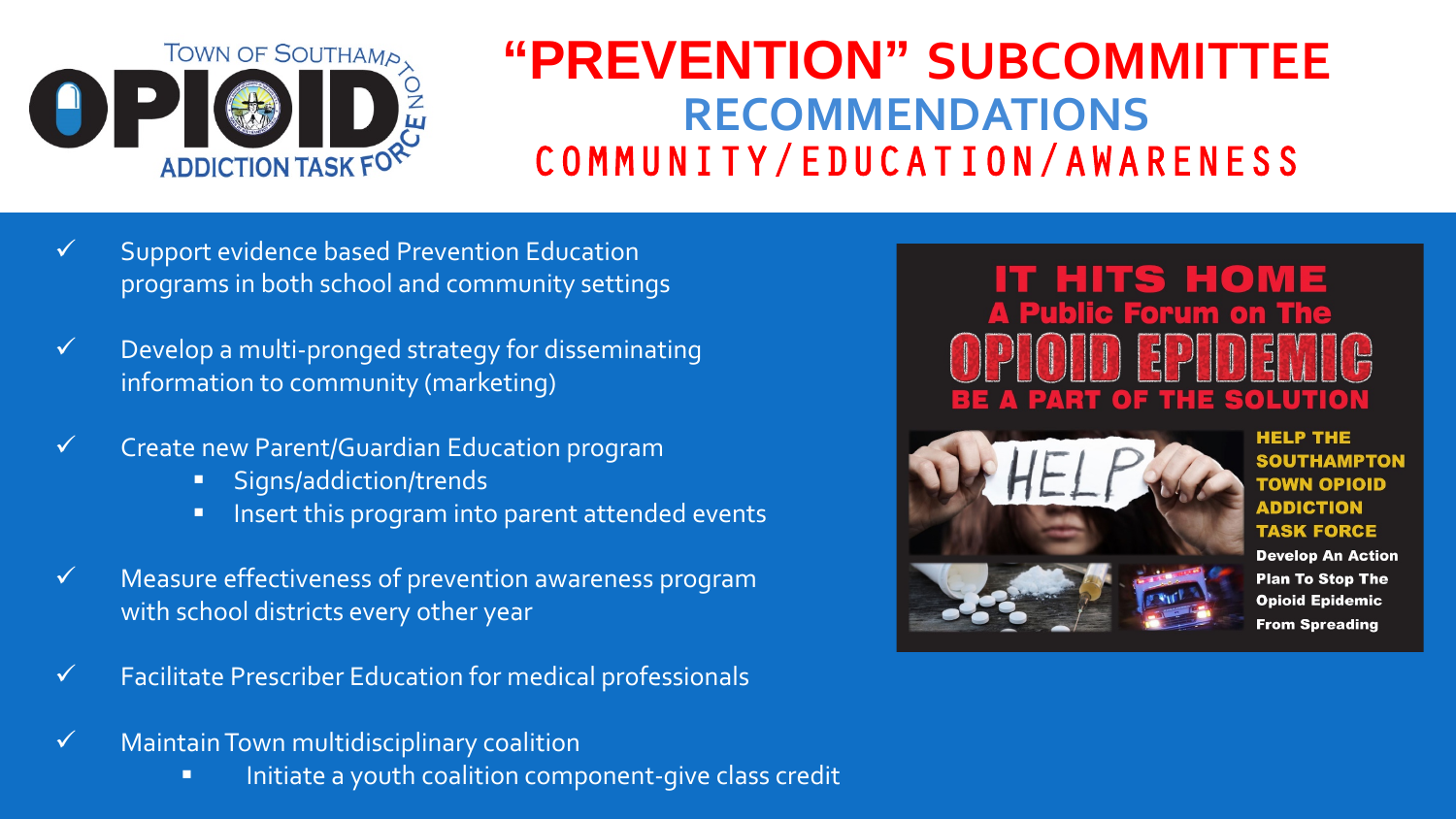

# **"PREVENTION" SUBCOMMITTEE RECOMMENDATIONS (CON'T)** INCREASE RESOURCES AND ACCESS FOR YOUTH

- $\checkmark$  Identify point person for support in school and community
- $\checkmark$  Recommend more pupil counseling support in schools
- $\checkmark$  Create and expand online resources for treatment
- $\checkmark$  Increase youth employment/internship/vocational opportunities
- $\checkmark$  Create indoor public venue for winter events-youth socialization
- $\checkmark$  Create marketing campaign for youth about resources available
- $\checkmark$  Develop regional transportation services

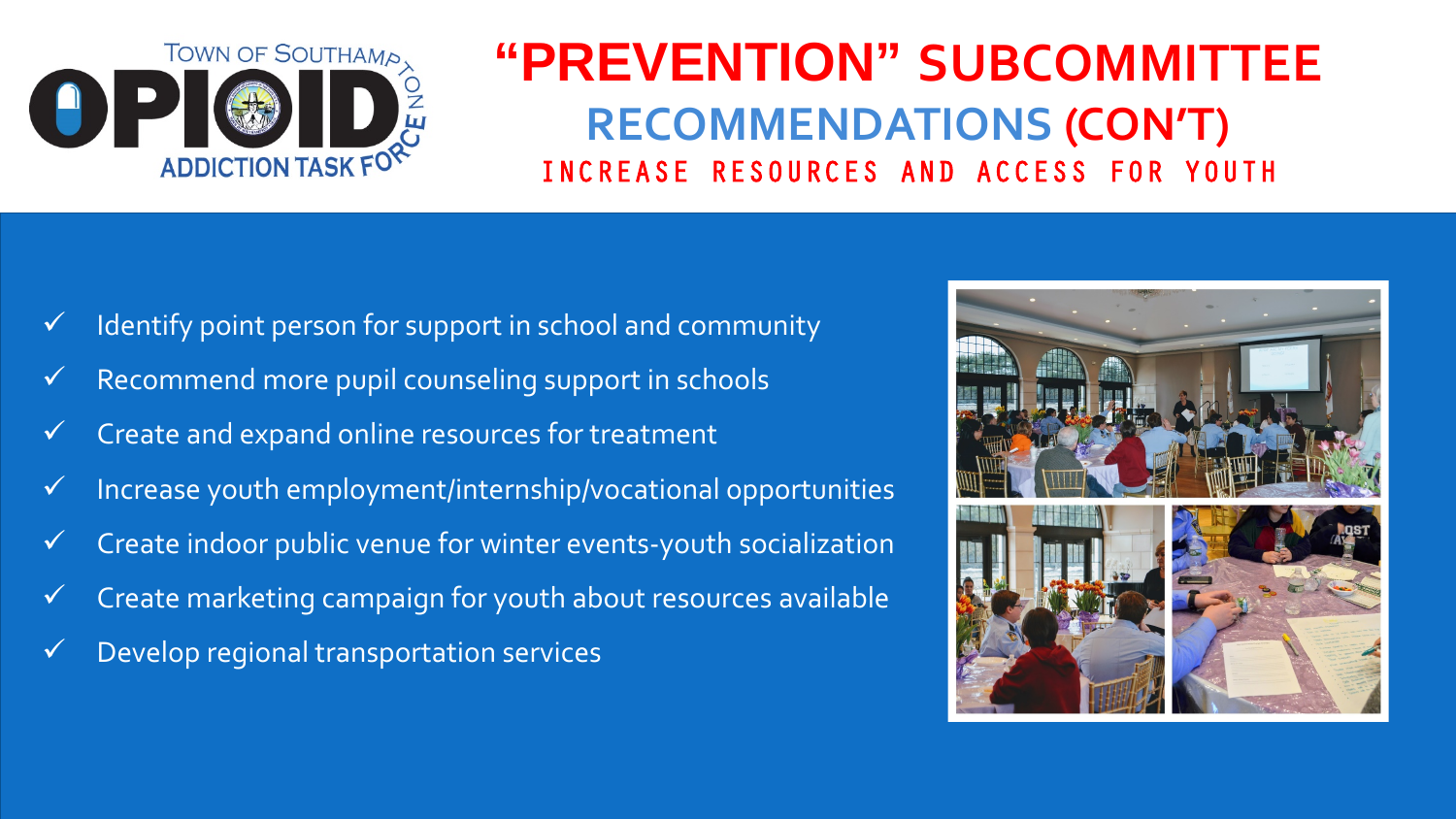

### **"TREATMENT" SUBCOMMITTEE RECOMMENDATIONS** AND COMMUNITY SUPPORT

- $\checkmark$  Create an education campaign to help remove the stigma of a 12 step program such as AA/NA or Alateen when treating opioid addiction
- $\checkmark$  Include AA/NA in future coalition against opioid abuse/misuse
- $\checkmark$  Create social activities for people in recovery, i.e.: "rock for recovery" or "run for recovery"
- $\checkmark$  Request and verify that all businesses working with the Town of Southampton have insurance policies supporting the parity act for substance and mental health benefits, i.e.: co-pay, cancer
- $\checkmark$  Create a Mental Health and Substance Abuse dedicated phone line for insurance denials
- $\checkmark$  Encourage Insurance Companies to cover devices prescribed by doctors to help with withdrawal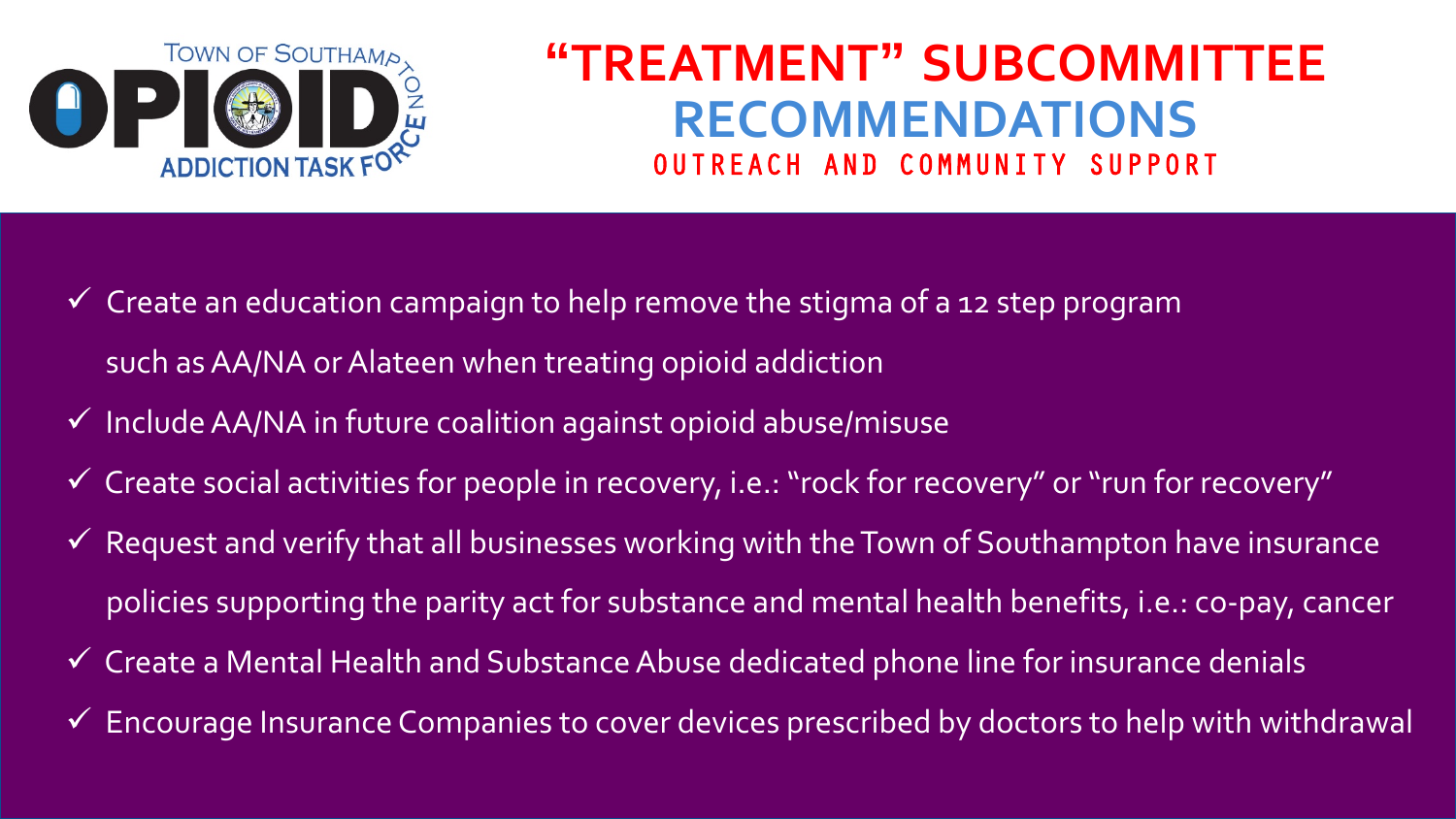

### **"TREATMENT "(CON'T) SUBCOMMITTEE RECOMMENDATIONS** REMOVE STIGMA / OBSTACLES

- Facilitate more sober housing
- Create diversified coalition to replace Task Force-include young people in recovery
- $\checkmark$  Encourage young people in recovery to speak at school forums about "Road to Recovery"
- Initiate youth programs to help young people in recovery transition into social programs at SYS or Community Centers
- Establish an East End THRIVE-no further west than Riverhead
	- $\checkmark$  Stony Brook Southampton Campus or Gabreski Airport
- Create marketing campaign for outpatient services that are person centered

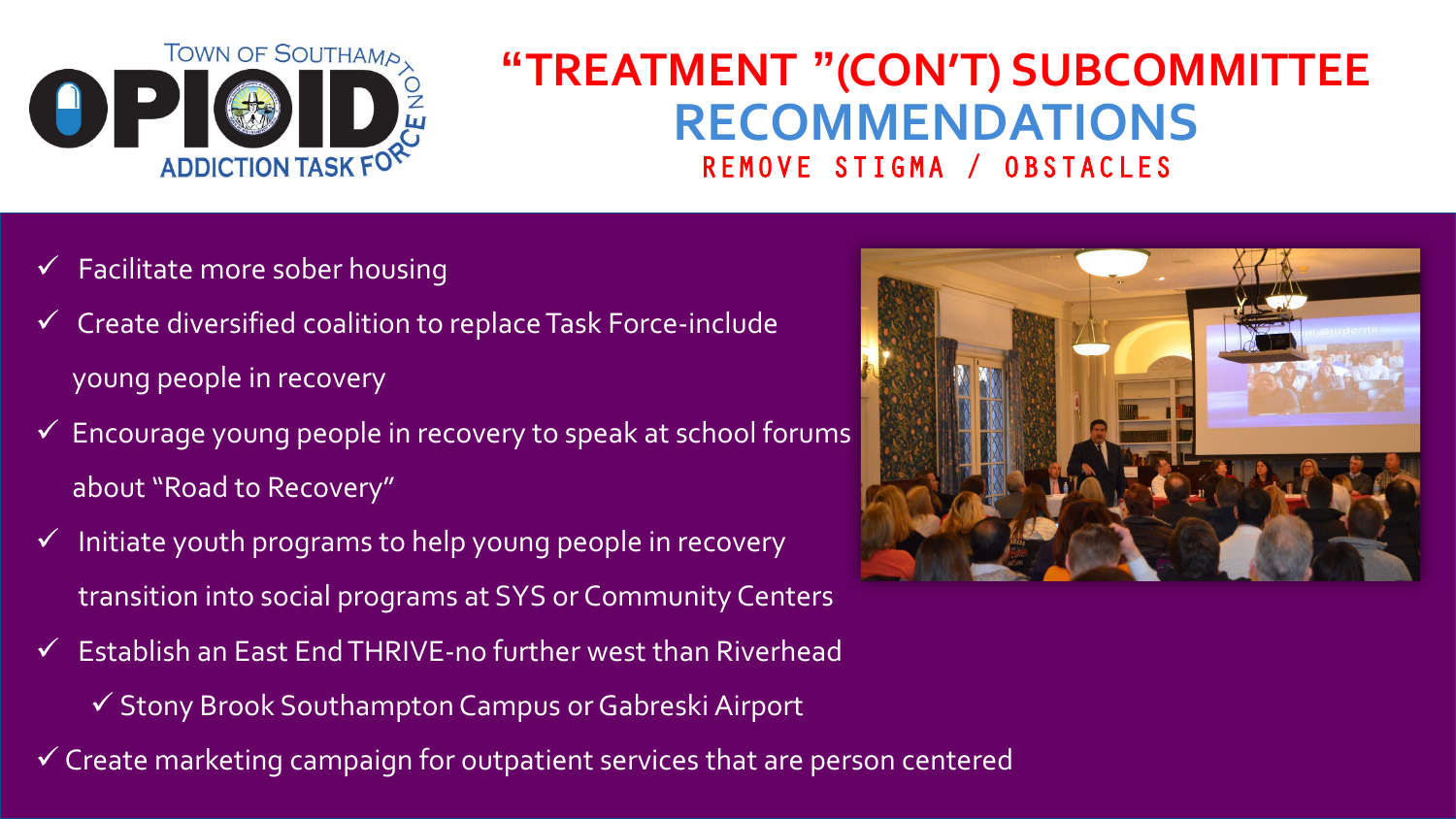

# **"ENFORCEMENT" SUBCOMMITTEE RECOMMENDATIONS** SHARE INFORMATION IMMEDIATELY

- > The SHPD introduced several initiatives months ago
- $\triangleright$  The Department recommends continued policy changes to include:
	- Tracking OD cases
	- Enhanced investigative efforts at the time of overdose
	- **· Interview overdose survivors and family members**
	- Coordinate information sharing with other departments

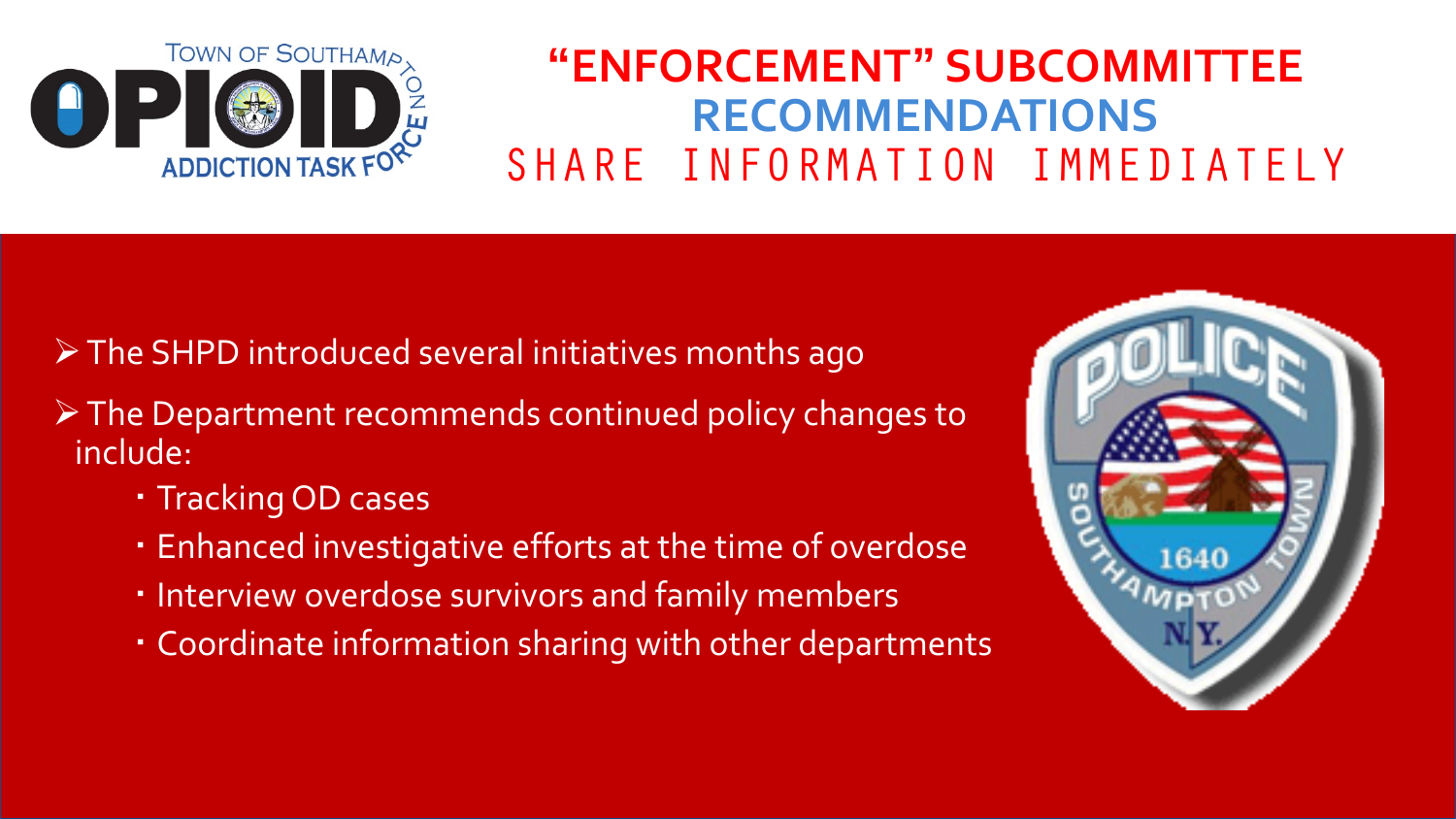

# **ENFORCEMENT" (CON'T) SUBCOMMITTEE RECOMMENDATIONS** COORDINATED EFFORT

- Coordination between EEDTF and STPD CRU 1) Regular meetings 2) Prioritize Intel
- Coordinated follow-up between PD and DA
- Narcan available to all PD first responders
- Bridge the Gap

1) Overdose survivors consent contact by "Treatment" Chair person to help facilitate long term care

Create marketing campaign for the "Good Samaritan Law"

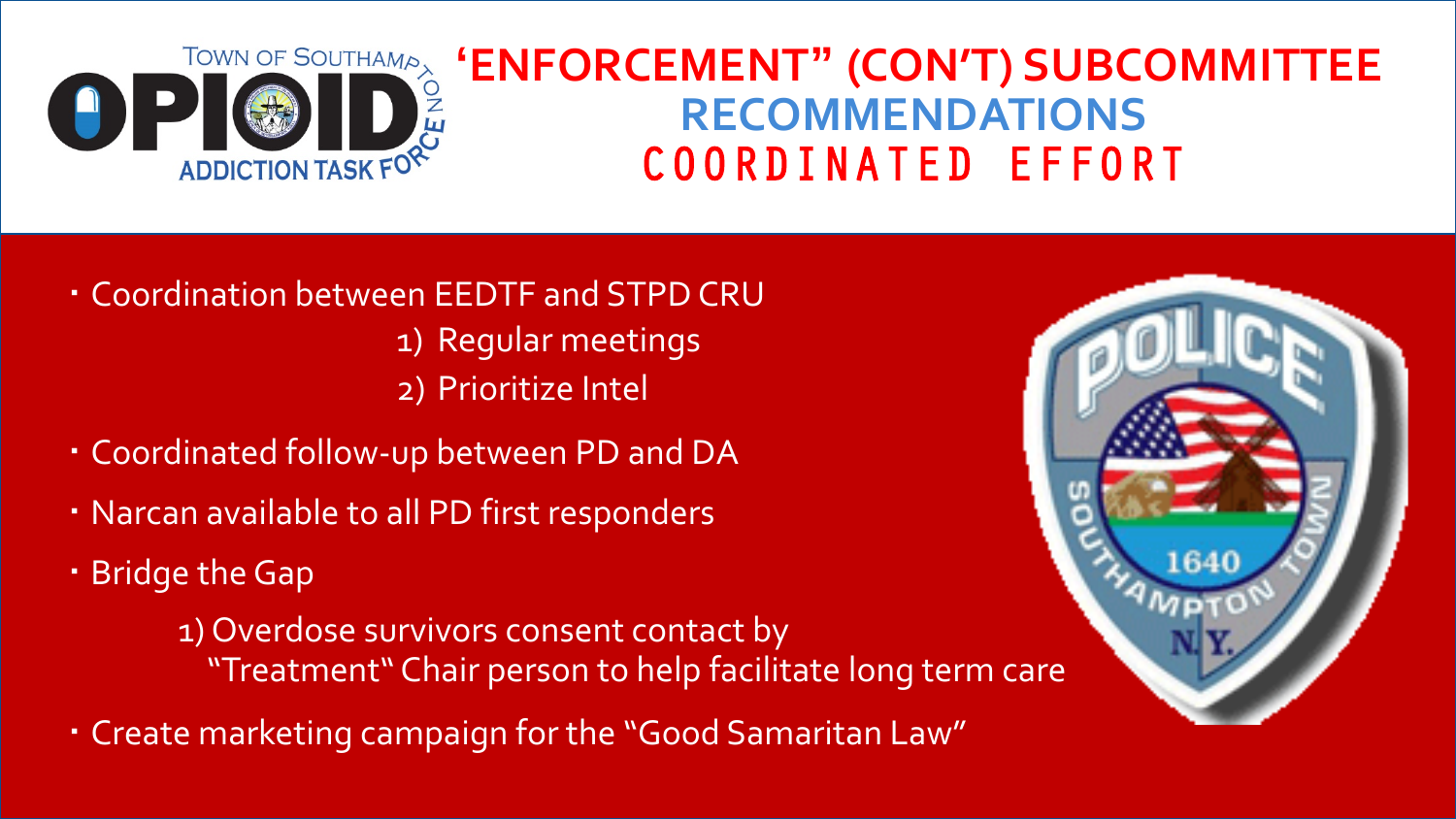

# **"RECOVERY" SUBCOMMITTEE RECOMMENDATIONS** EDUCATION AND SUPPORT CENTER

- Improve Education-the difference between "Treatment" and "Recovery"
- Develop Public Awareness Campaign for Parents-"Look in the Mirror"
	- How to talk to your children; expose dangers to children at young age
- **Establish THRIVE-recovery center on East End-Stony Brook** Southampton College Campus or Gabreski Airport, public/private joint venture, pursue grants and promote fundraising-big donors (banks and hospitals)
- Expand Youth programs for "at risk" youth or "Youth in recovery"
- Create PSA's and Media Campaign, "How to Find a Meeting" info for young people

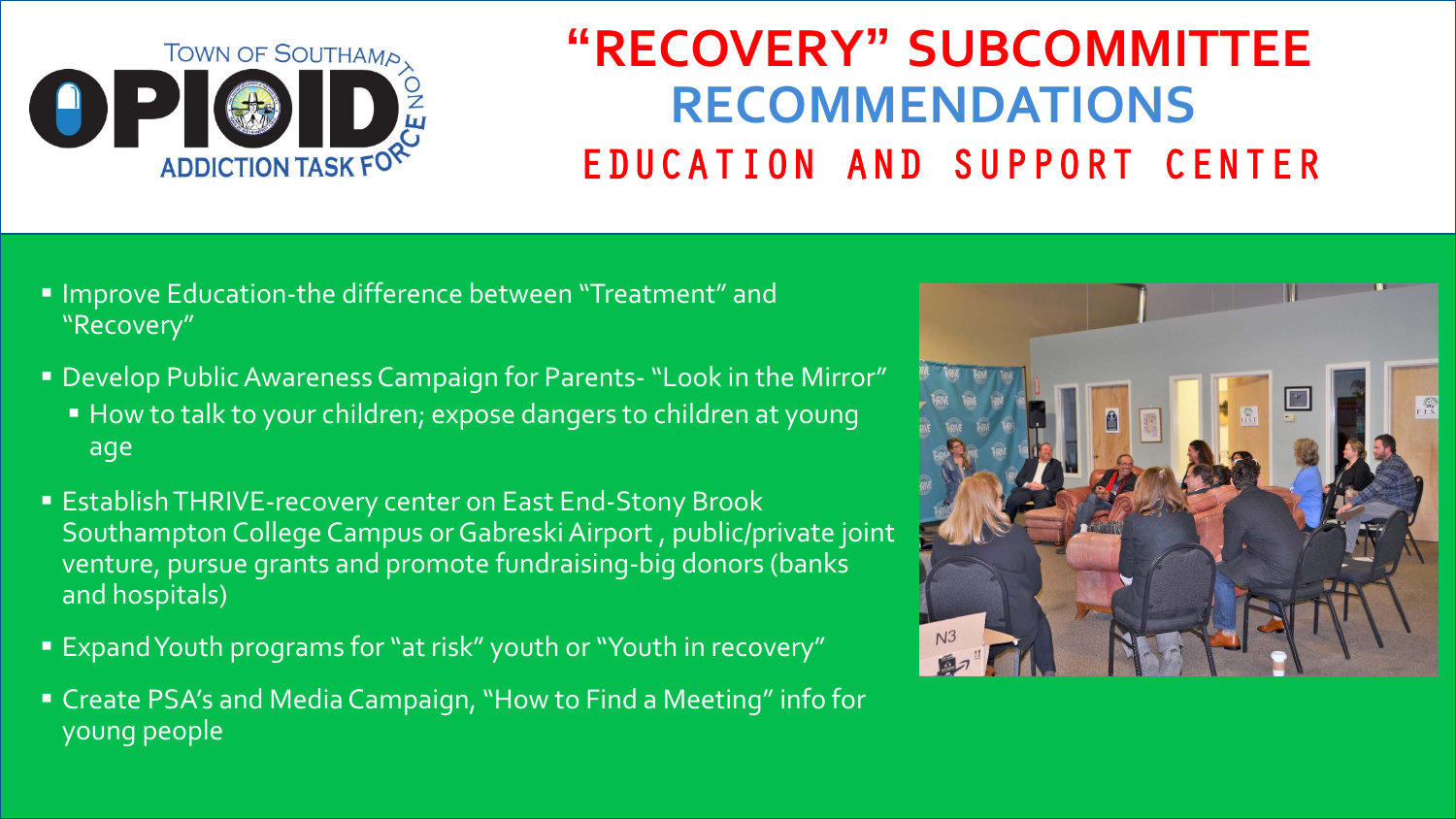

## **"RECOVERY" (CON'T) SUBCOMMITTEE RECOMMENDATIONS** OUTREACH AND EDUCATION

- Build website for all information; including NA Meetings, No drug or alcohol social gatherings, job counseling and immediate outreach
- Enlist SCCC-advocate careers for certified recovery coaches and sober companions
- Inspect Sober Homes-enforce Town and local codes, make sure they are legal; recommend the State enforce codes-number of unrelated people living in one home, no locks on doors
- Create "How to find a good sober home" campaign

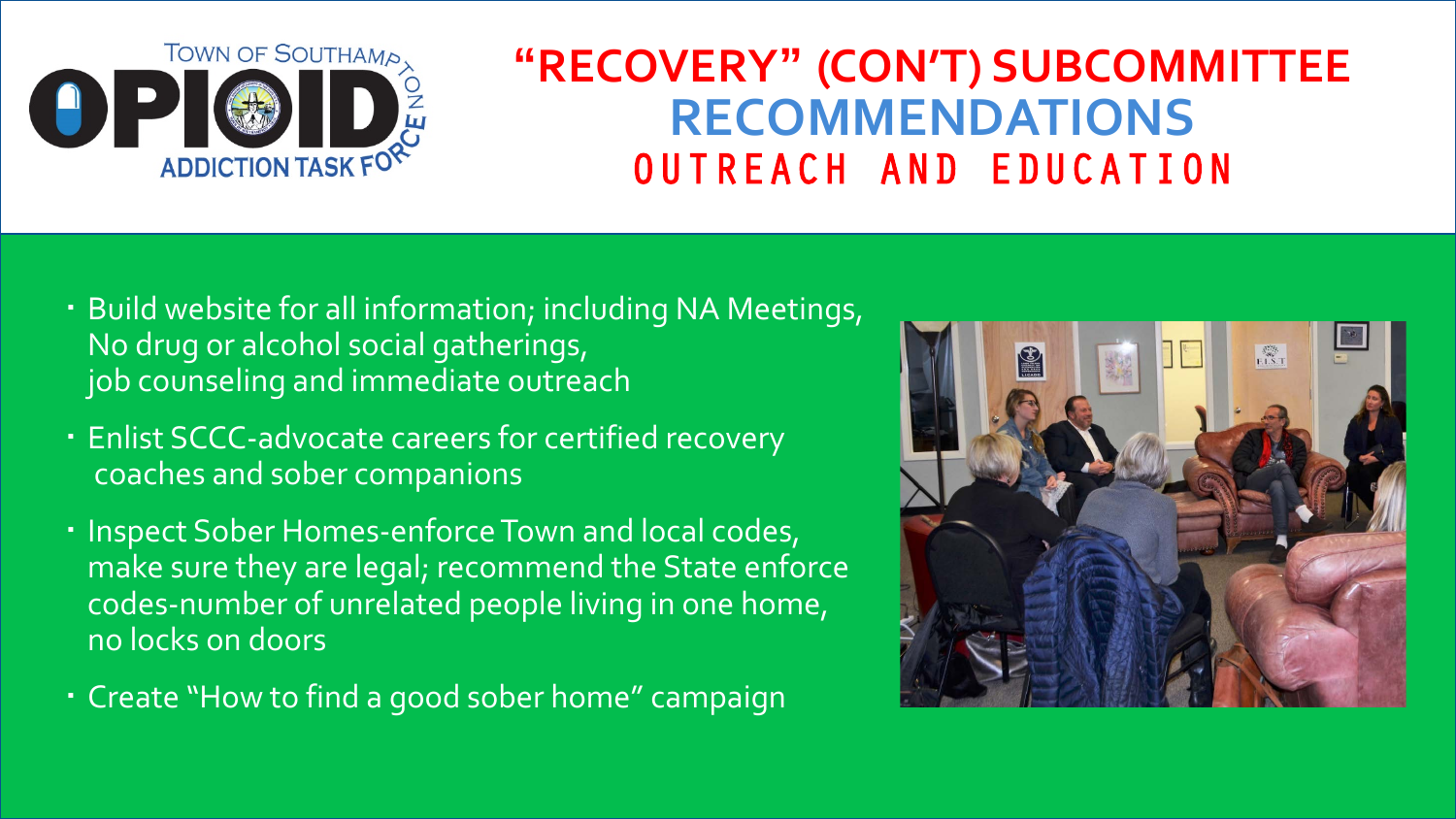

# Current Barriers for treatment and recommendations

- 1) Won't leave family, leave job for inpatient treatment
- 2) Sometimes one week wait for beds could be a killer
- 3) Inpatient services average 8 to 10 days before insurance runs out
- 4) Treatment beds available on East End
	- Seafield-Frequently
	- **•** LICR- Occasionally
	- ELI-Rarely

1) Funds for alternatives to child care while in treatment 2) Need additional outpatient services